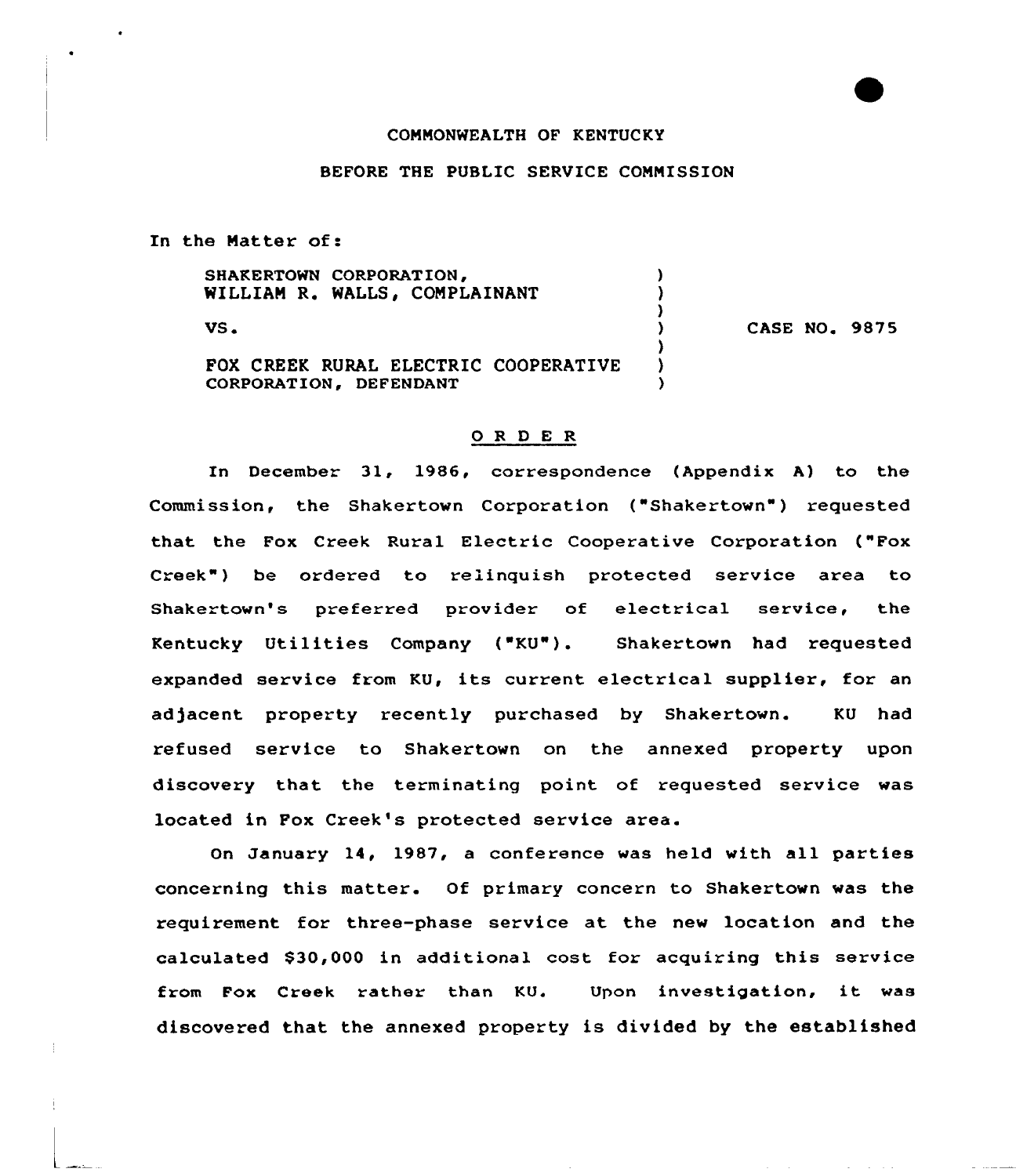service boundary between Pox Creek and KU. The portion of the property currently under development by Shakertown is within Pox Creek's service area, while property scheduled for development at a later time is within the service area of KU. <sup>A</sup> memorandum dated January 29, 1987, and additional correspondence dated January 22, 1987, summarizing issues resulting from this conference are attached as Appendices <sup>B</sup> and C, respectively.

Due to Shakertown's continued assertion that service should be provided by KU and reluctance to accept service from Pox Creek and based upon the information presented at the conference, the Commission is of the opinion that a hearing is required in order to gather more information and give the parties an opportunity to provide any additional information.

IT IS THEREFORE ORDERED that the parties shall appear before the Commission on Narch 18, 1987, at 1:30 p.m., Eastern Standard Time, in the Commission's offices, Frankfort, Kentucky, to provide additional testimony as appropriate for the purpose of resolving this issue.

Done at Frankfort, Kentucky, this 10th day of March, 1987.

# PUBLIC SERVICE CONHISSION

Vice Chairma

Commissione

ATTEST:

#### Executive Director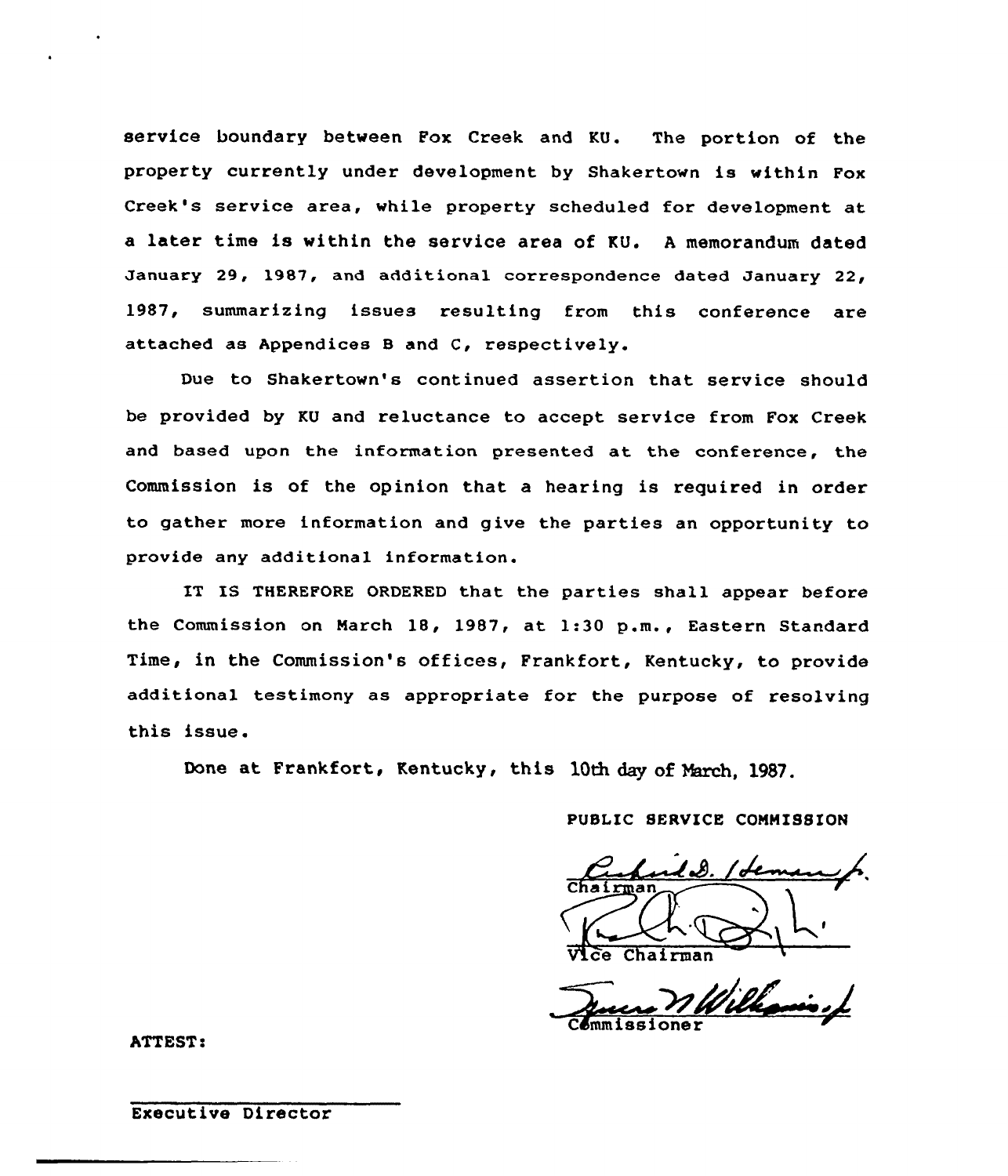

# SHAKERTOWN

Dial [606] 734-5411 Route 4, Harrodsburg, Kentucky 40330

December 31, 1986

Mr. Rush W. Dozier. Jr. Vice Chairman Public Service Commission P. O. Box 615 730 Schenkel Lane Frankfort, Kentucky 40602

Dear Mr. Dozier.

In June 1986, Shakertown acquired a 480.3 acre farm, know as the West Lot, and once a part of the Shaker Village of Pleasant<br>Hill. Our short range plan is to restore and adapt the historio buildings on the property as the Shakertown Roundtable Center and conference facilities which would accommodate meetings and<br>seminars. The long range plan is to reestablish the environment of the first settlement on Shaker Creek of the period 1805 to 1835. Following this plan, we will reconstruct the various mills and create a living farm to interpret the mechanical arts and agricultural practices of the 19th century Shakers.

Restoration is underway on the main building of the West Lot with the heating and cooling equipment scheduled to be installed in the next sixty to ninety days. Three phase electric service will then be required, and with the area presently serviced by Fox Creek Rural Co-op of Lawxenceburg, we will be required to finance the extension of the service from Nundy's Landing, a distance of 2.6 miles and at a cost of approximately \$37,000.00.

Kentucky Utilities has sexved the entire Village since it was opened in April 1968 and they have a three phase line approximately one-half mile from the location. The coat to Shakertown for receiving the service from the existing three phase to the location would be approximately \$ 5,000.00 or <sup>a</sup> savings exceeding  $$30,000.00$ 

With the above situation, we met with the Fox Creek officials and. requested. that they relinquish the West Lot account. They refused to give up the account, eo we are requesting that the Public Service Commission intercede and rule that Kentucky Utilities be allowed to provide the three phase electric service to the location.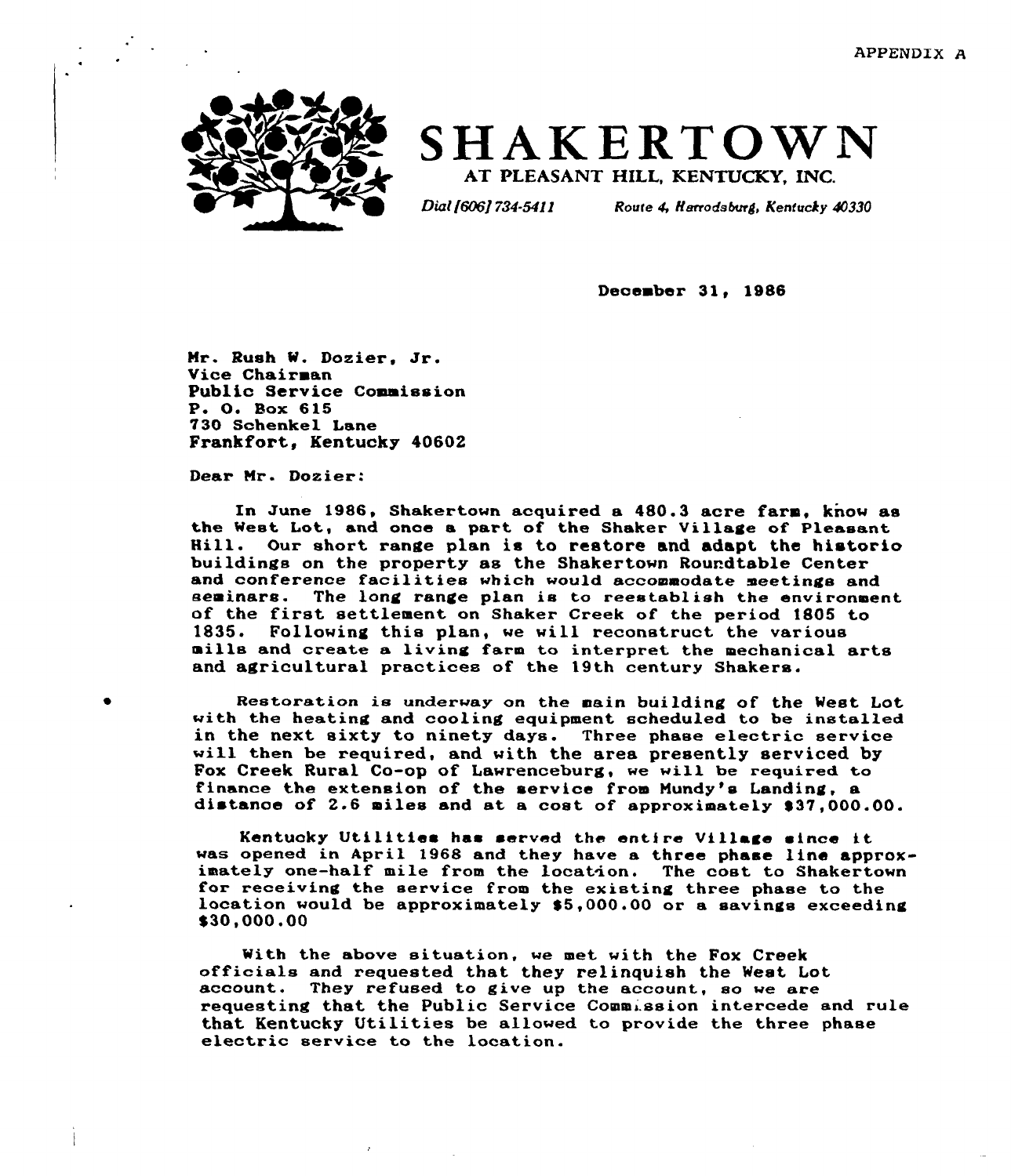We are hopeful the Commission will see fit to effect this change. If you require additional information, please advise.

and and

**Contract Contract** 

 $\sim$  1  $\sim$ 

sincerely,  $\overline{\phantom{a}}$ William R. Walls.

<u>المستخدمات والمتحدد المتحدد المتحدد المتحدد المتحد</u>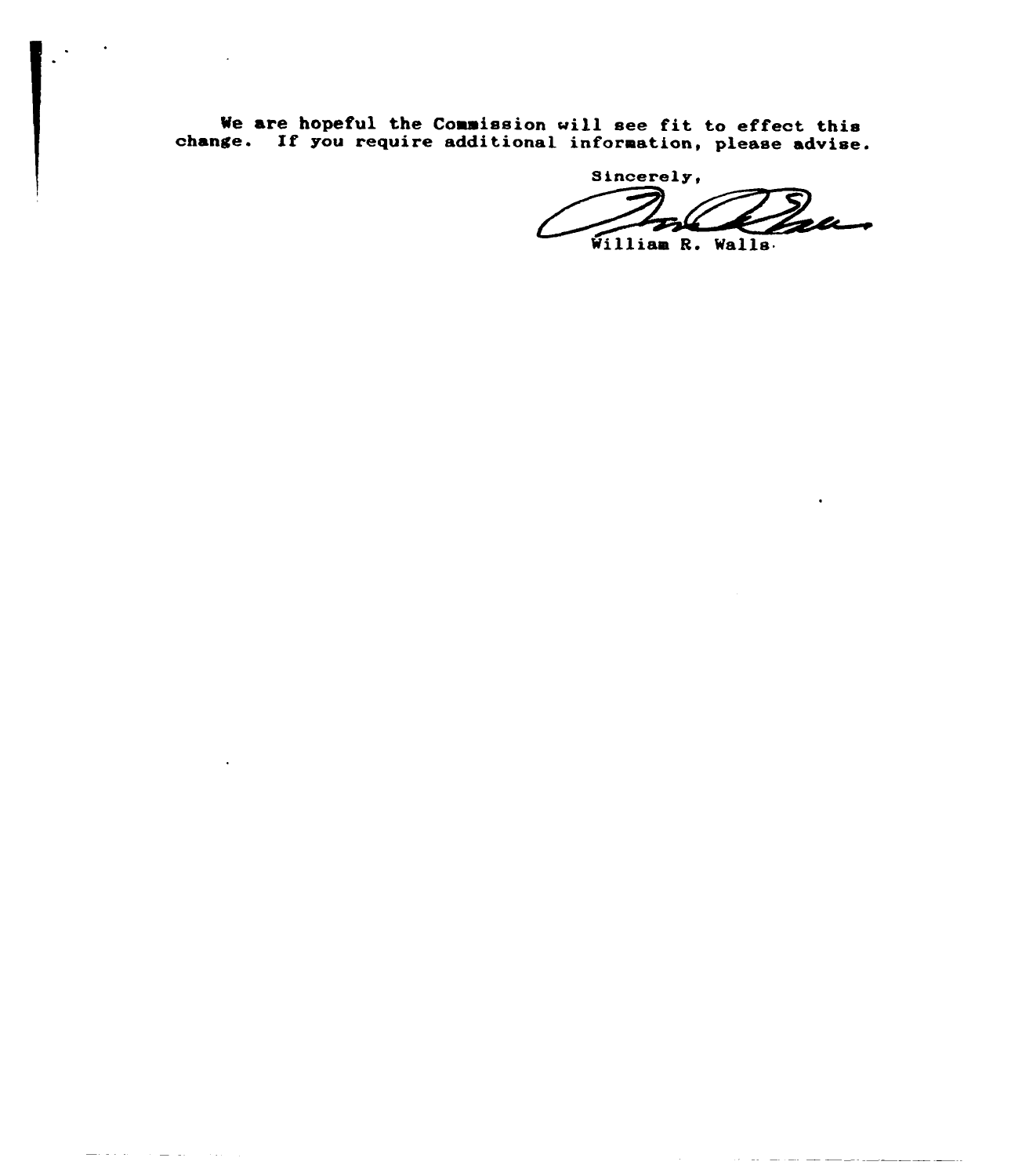

September 24, 1986

Nr. Bill Mails 4 Shakertown 3500 Lexington Road Harrodsburg, KY 40330

<sup>I</sup> have now completed the estimated cost for providing three phase electric power to the Shaker Farm area which we presently serve.

The amount of line to be converted is approximately 2.6 miles. The estimated cost is \$36,819.81. This cost is firm for a period of six months.

If <sup>I</sup> can assist you, or if you would like to discuss this service further, please contact me.

FOX CREEK RURAL ELECTRIC COOPERATIVE CORPORATION

ım

Harold Milburn Manager, Operations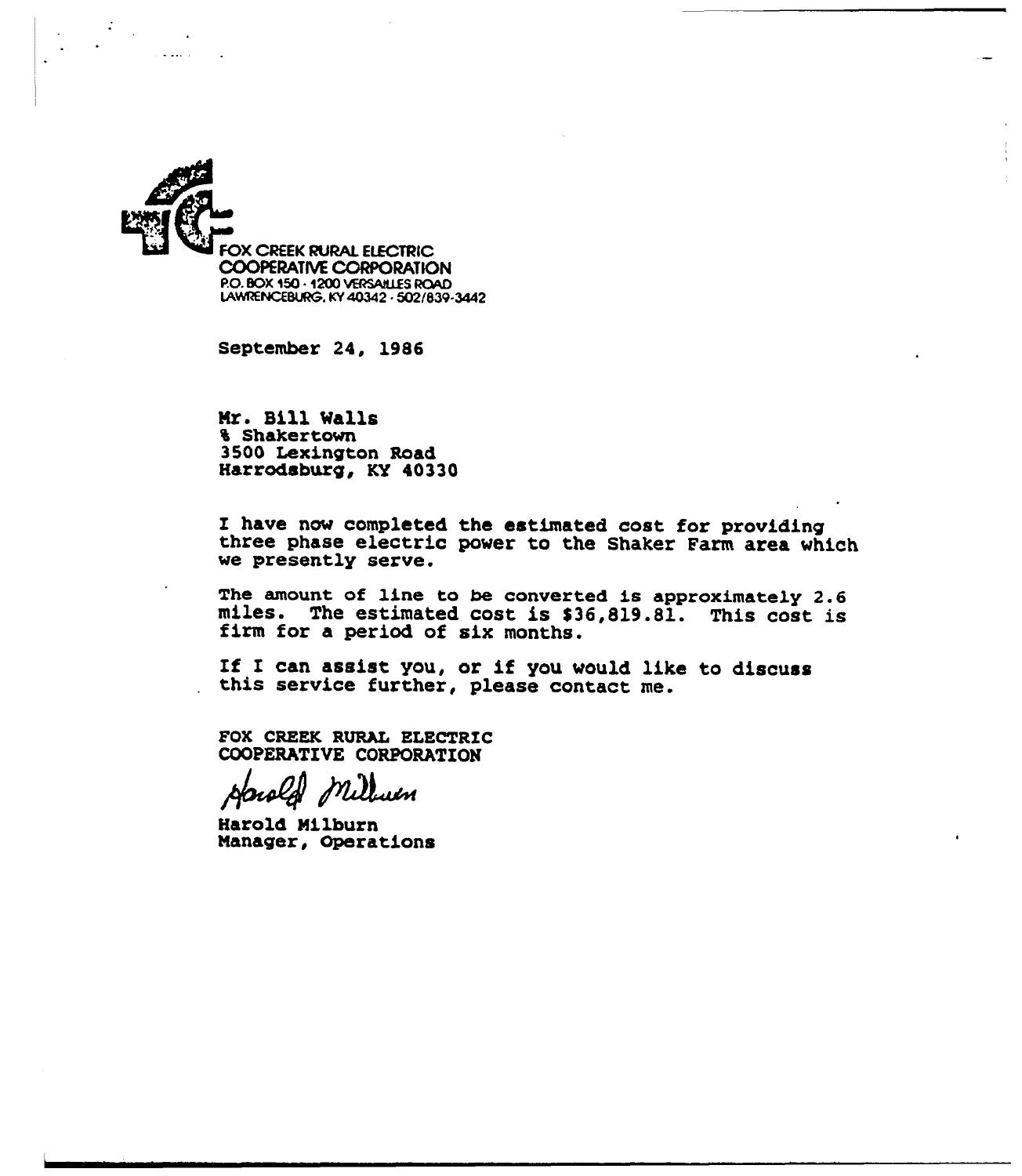

**COMMONWEALTH OF KENTUCKY** PUBLIC SERVICE COMMISSION 730 5CHENKEL LANE POST OFFICE BOX 615 FRANKFORT, KY. 40&02

t502) 5&4-3940

January 7, 1987

Mr. William R. Walls Shakertown at Pleasant Hill Route 4 Harrodsburg, KY 40330

Dear Mr. Walls:

Your letter of December 31, 1986, to Commissioner Dozier has been forwarded to my office with a request that I initiate an investigation of the proposed service to the new facility. <sup>I</sup> have scheduled <sup>a</sup> meeting with the utilities facility. I have scheduled a meeting with the utilities<br>involved for January 14, 1987, at 10:00 a.m. in my office<br>located at 677 Comanche Trail, Frankfort, Kentucky.

I would like for you to attend this meeting if possible. Please notify me if you are able to attend. Ny number is 502-564-7488.

Sincerely,

Haul L. Rhoung.<br>Claude G. Rhorer, Jr., Director

Division of Utility Engineering and Services

CQRsjep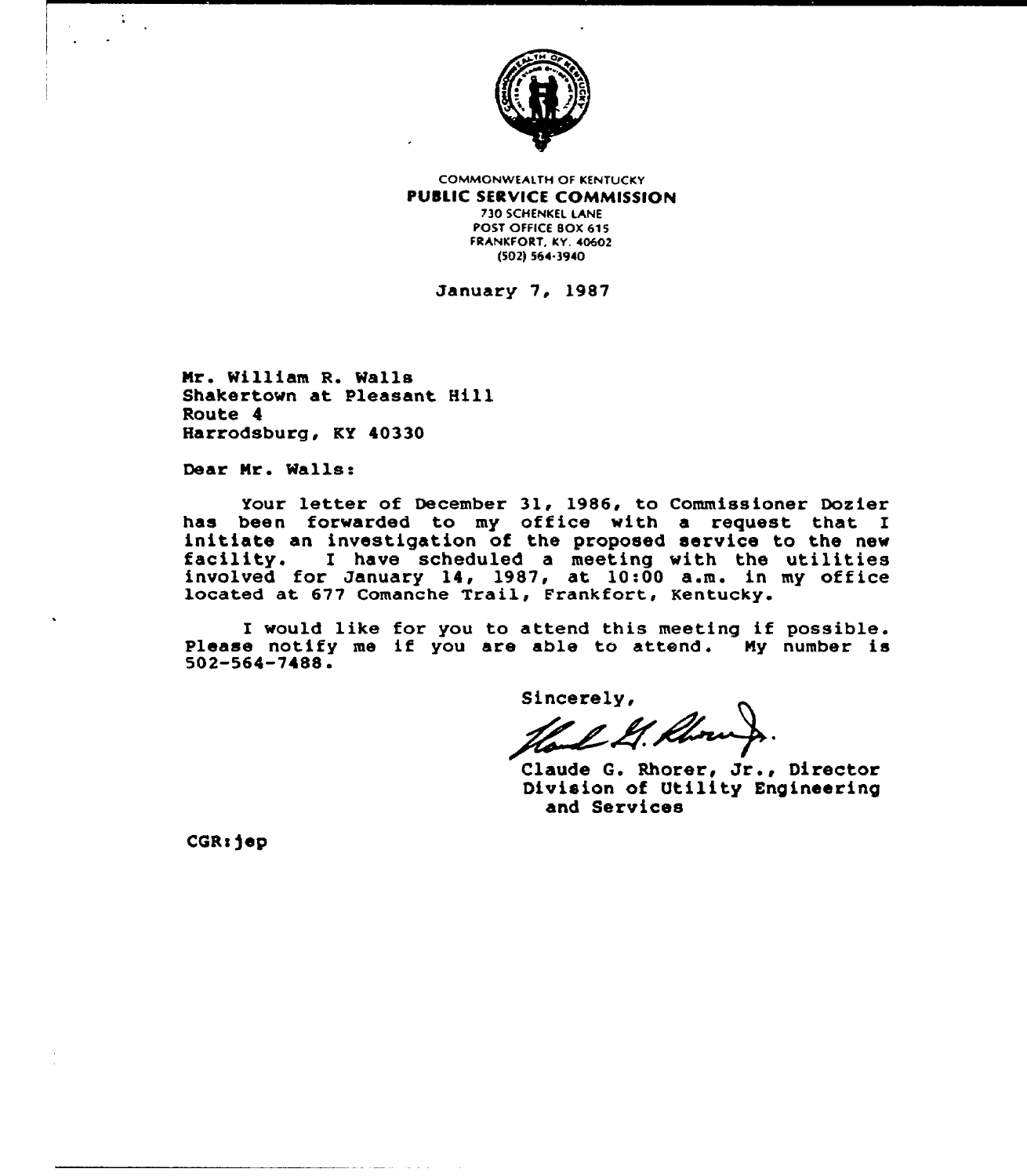

COMMONWEALTH OF KENTUCKY **PUBLIC SERVICE COMMISSION** 730 5CHENKEI. LANE POST OFFICE BOX 615 FRANKFORT, KY. 40602 /502) 564-3940

January 7, 1987

Mr. Robert M. Hewett Vice President Kentucky Utilities Company One Quality Street Lexington, KY 40507

Dear Mr. Hewett:

Earlier this week the Commission received a letter from Mr. William R. Walls of Shakertown (copy attached for your facilities being renovated on a 480.3 acre farm recently<br>purchased. KU has served the Village since it opened in KU has served the Village since it opened in April 1968. The farm, however, is evidently in the service area of Fox Creek RECC. Mr. Walls requested that KU be allowed to service the entire village including the new acquisition.

The Commission has directed that I discuss this matter with all parties concerned to see if an agreement can be reached. Therefore, I am scheduling <sup>a</sup> meeting with all parties for January 14, 1987, at 10:00 a.m. in my office located at 677 Comanche Trail, Frankfort, Kentucky. Please have someone from your company attend and bring any service<br>maps you may have available to aid in this discussion. If maps you may have available to aid in this discussion. you have any problems with this request, please contact me at your convenience.

Sincerely,

Hall, Chour, St., Director

Division of Utility Engineering and Services

CGR:jep Attachment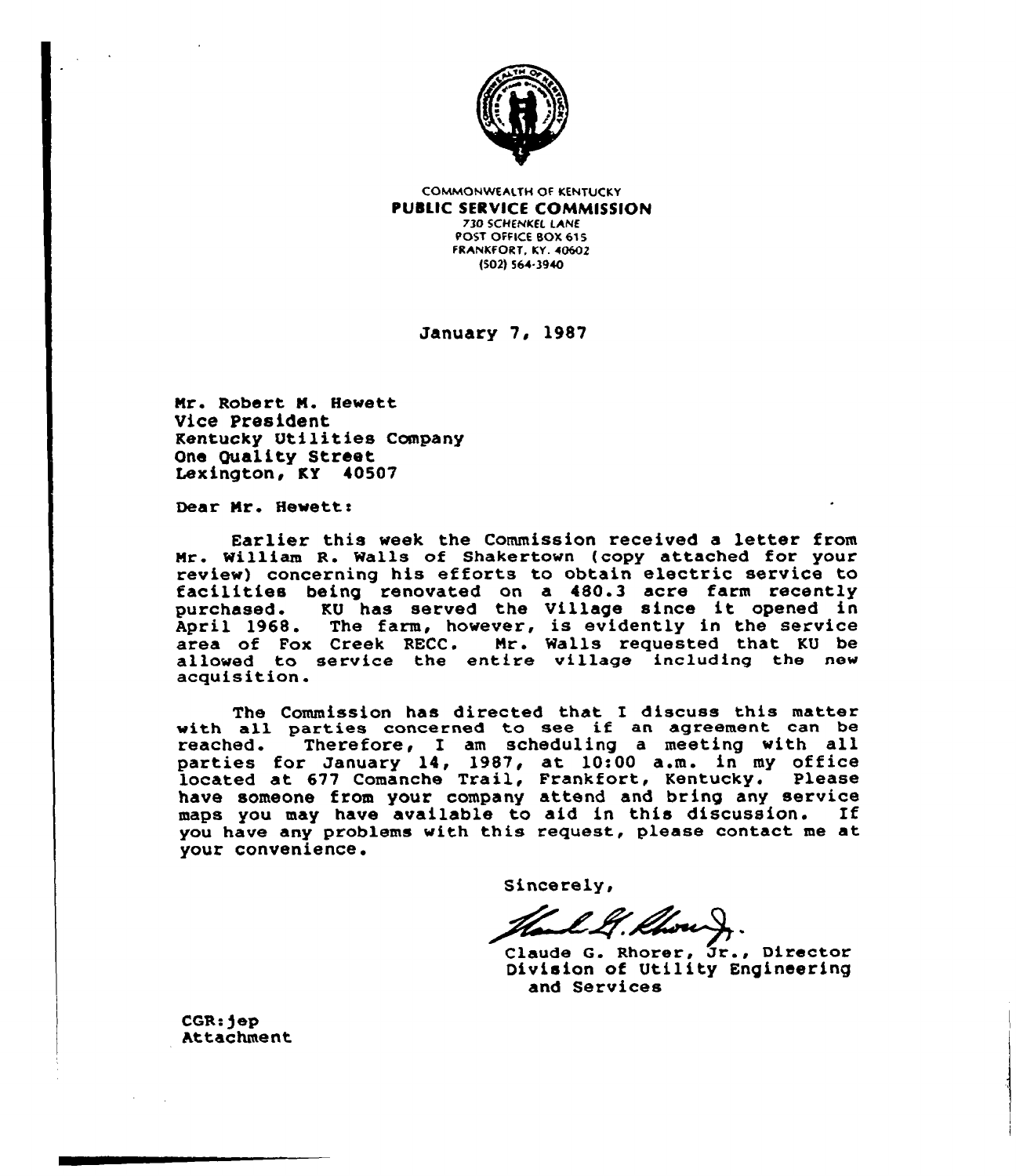

COMMONWEALTH OF KENTUCKY PUBLIC SERVICE COMMISSION 730 SCHENKEL LANE POST OFFICE BOX 615 FRANKFORT, KY. 40602 (502j 564-3940

January 7, 1987

Mr. Bob Kincer Acting General Nanager Fox Creek RECC P. O. Box 150 Lawrenceburg, KV 40342

Dear Mr. Kincer:

Earlier this week the Commission received a letter from Mr. William R. Walls of Shakertown (copy attached for your review) concerning his efforts to obtain electric service to<br>facilities being renovated on a 480.3 acre farm recently purchased. KU has served the Village since it opened in April 1968. The farm, however, is evidently in the service area of Fox Creek RECC. Mr. Walls requested that KU be allowed to service the entire village including the new acquisition.

The Commission has directed that I discuss this matter with all parties concerned to see if an agreement can be reached. Therefore, I am scheduling a meeting with all Therefore, I am scheduling a meeting with all reacned. Therefore, 1 am scheduling a meeting with all<br>parties for January 14, 1987, at 10:00 a.m. in my office located at 677 Comanche Trail, Frankfort, Kentucky. Please have someone from your company attend and bring any service maps you may have available to aid in this discussion. If you have any problems with this request, please contact me at your convenience.

Sincerely,

Hell H. Houry.<br>Claude G. Rhorer, Jr., Director

Division of Utility Fngineering and Services

CGRE)ep Attachment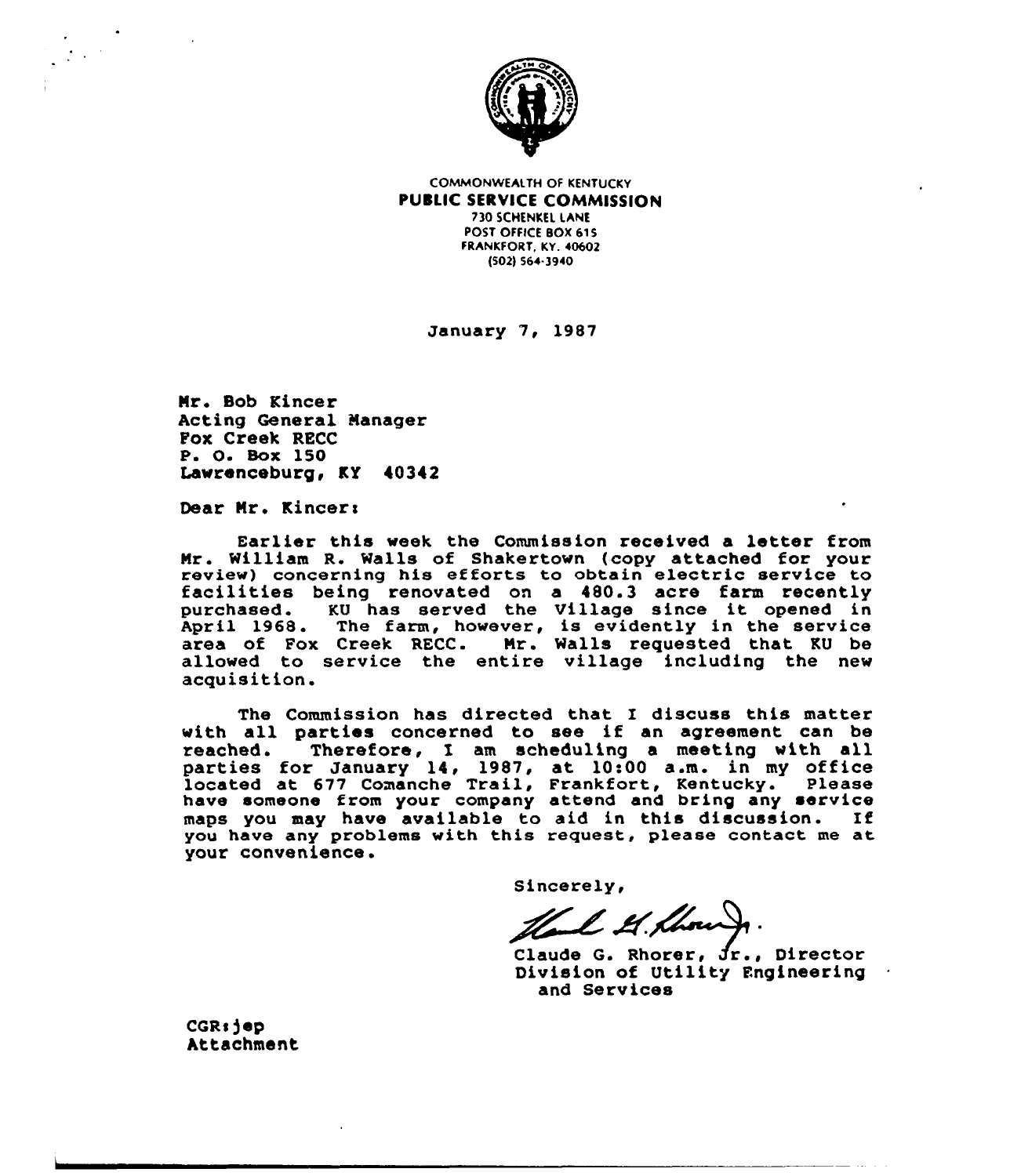#### **INTRA-AGENCY NEMORANDEM**

#### KRMTDCKY PUBLIC SERVICE COMMISSION

TO<sub>1</sub> The Commission

fRCNs Claude G. Rhorer, Jr. et

DATE: January 29, 1987

SUBJECT: Wall's Complaint - Shakertown Corporation

On January 14, 1987, a conference was held with all parties<br>concerning Shakertown's request for electrical service by KU to its new Roundtable Center and conference facilities. The facilities presently being constructed are in Fox Creek's service area, but the cost for providing three phase service to the location would be approximately \$30,000 cheaper if provided by KU. KU presently has three phase service .5 mile away, while Fox<br>Creek's nearest three phase service is 2.3 miles away.

Both companies were represented at the meeting (attendance list attached), and all parties agree that the facilities itst attached), and all parties agree that the racificies did appear from the maps presented that at least part of the 480 acre farm does lie within KU certified territory. This farm was initially part of the Shakertown property but, was not included in the present operation when KU initiated service in 1968. In fact, the building presently receiving service on the farm has been served with single phase service by Fox Creek since 1939. In the discussions Pox Creek questioned the need for three phase service in the planned development. It was agreed that Fox Creek's engineers would discuss this need with Shakertown's architects and<br>report back to the Commission their conclusions. I have not report back to the Commission their conclusions. received that report to date.

I had hoped that some agreement could be reached in the<br>rence between all parties as to who should serve the conference between all parties as to who should serve the While KU officials would like to serve the entire property and would certainly wish to serve that portion presently in KU's service territory, Fox Creek would not agree to release the customer. Mr. Wall's of Shakertown Corporation agreed to furnish a plat of the planned development but stated that he wishes to pursue the matter in a public hearing. I would suggest that the hearing not be scheduled until such time as the additional information on single phase vs . three phase is furnished.

CGR: jep Attachment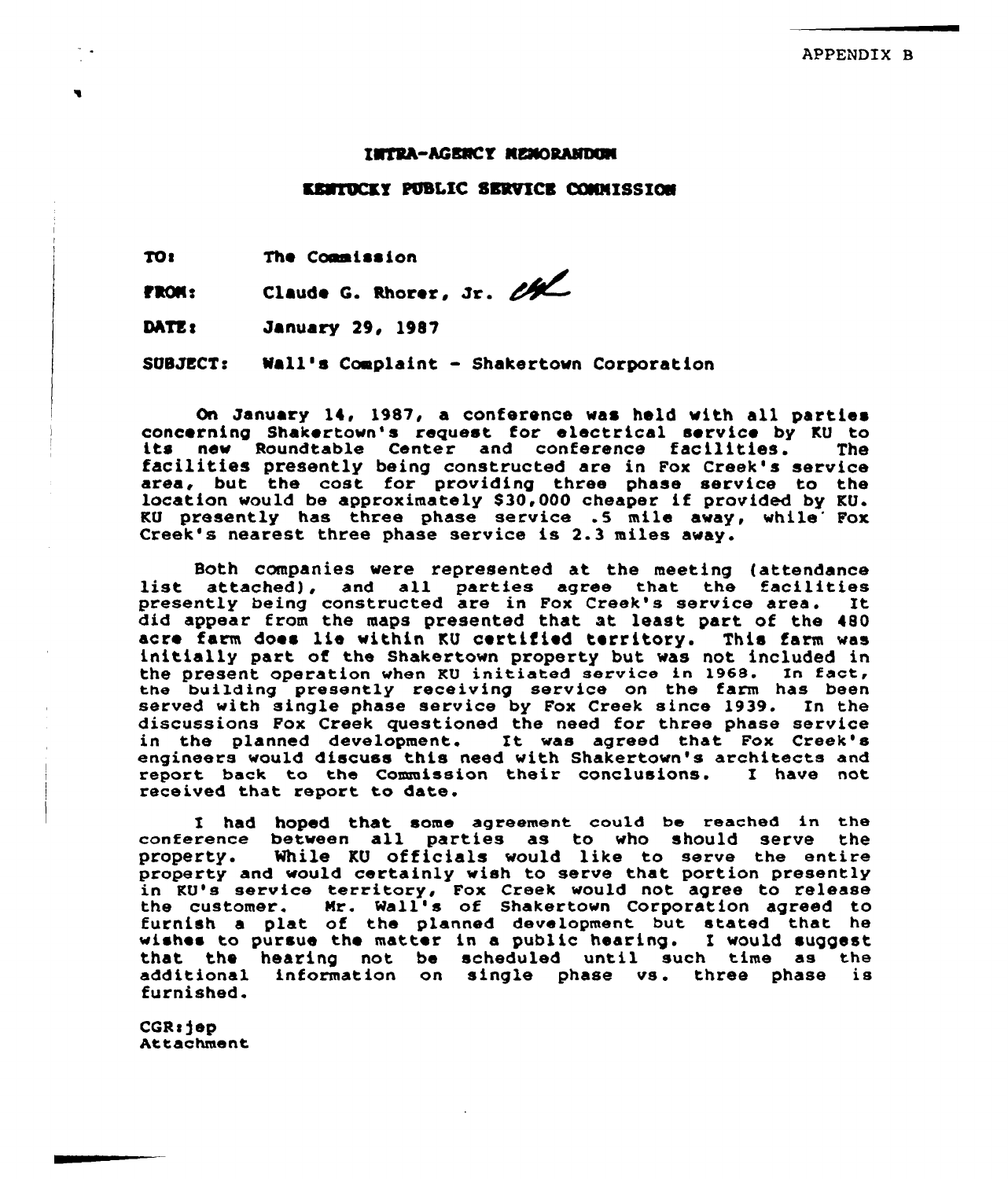Bie Wells Cheberlown Claude Phores PSC Dack Hubber  $\qquad \qquad \mathscr{E} \longleftarrow$  $Psc$ Jaturtad Q MILBURN FOX GREEK RECC  $Kinter11111$ Raff Combs<br>Bot Nuwtt XU Co<br>Don Nuwtt XU Co<br>Doyle Baker KU Co  $\overline{a}$  and  $\overline{a}$  are  $\overline{a}$  and  $\overline{a}$  and  $\overline{a}$  are  $\overline{a}$  and  $\overline{a}$  are  $\overline{a}$  and  $\overline{a}$  are  $\overline{a}$  and  $\overline{a}$  are  $\overline{a}$  and  $\overline{a}$  are  $\overline{a}$  and  $\overline{a}$  are  $\overline{a}$  and  $\overline{a}$  are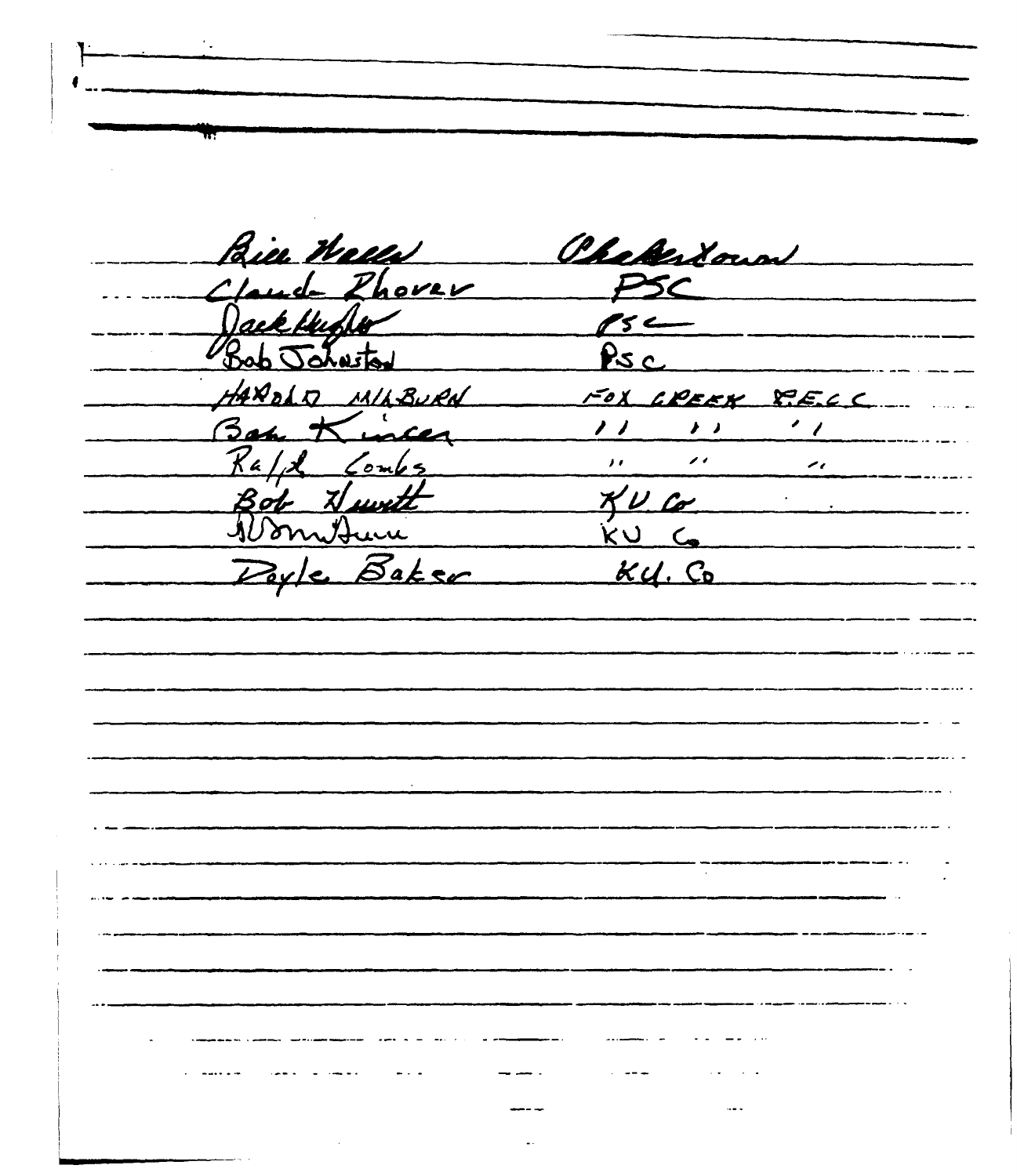

# SHAKERTOWN AT PLEASANT HILL, KENTUCKY. INC.

Dial 1606] 734-5411 Route 4, Harrodsburg, Kentucky 40330

January 22, 1987

RECEIVED

Mr. Claude G. Rhorer, Jr. Public Service Commission 730 Schenkel Lane P.O. Box 615 Frankfort, Kentucky 40602

 $\sim 6.6 \times 196$  ).

DIVISION OF UTILITY **DIVISION OF UTILITY**<br>NGINEERING & SERVICES

Dear Nr. Rhorer:

Enclosed is a aap with an enclosed section outlined in red showing the 480.3 acres we acquired in June 1986 and which is<br>presently being served electric current by Fox Creek Rural Electric. The two red squares are the two houses which are in the process of being restored. The red triangles denote the mills which are planned for future construction. These structures will be located in territory presently served by Kentucky Utilities.

Will you request that Jack Hughes forward the necessary<br>papers for Shakertown to submit this requested change of electric suppliers to the Public Service Commission.

If you need additional inforaation, let ae know.

Sincerely,

WR Walls

William R. Walls Vice President Corporate Affairs

Enclosure